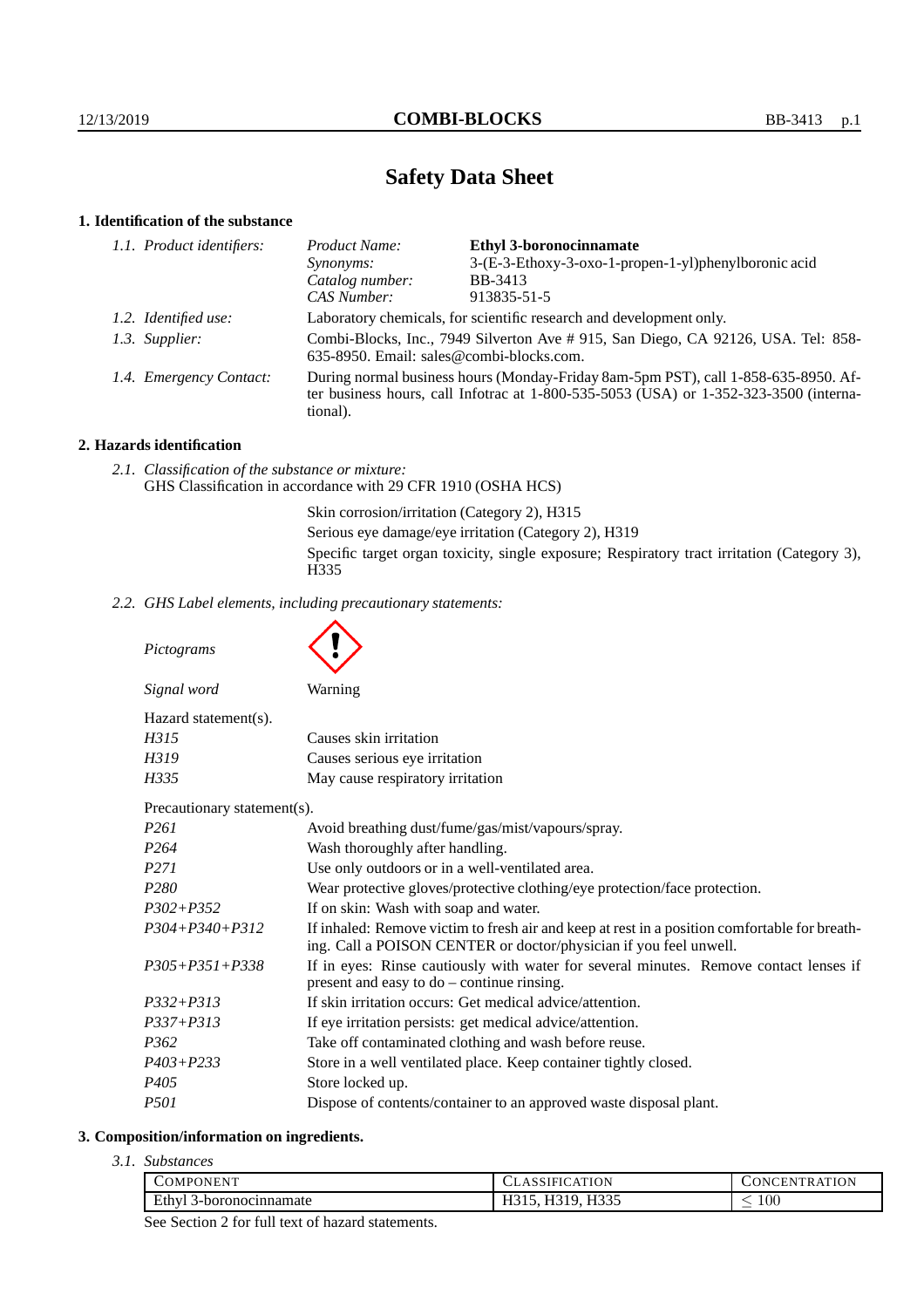#### **4. First aid measures**

*4.1. Description of first aid measures.*

| General advice:          | Consult a physician. Show this safety data sheet to the doctor in attendance. Move out of<br>dangerous area.                                         |
|--------------------------|------------------------------------------------------------------------------------------------------------------------------------------------------|
| If inhaled:              | Remove victim to fresh air and keep at rest in a position comfortable for breathing. Call a<br>POISON CENTER or doctor/physician if you feel unwell. |
| In case of skin contact: | Wash with soap and water.                                                                                                                            |
| In case of eye contact:  | Rinse cautiously with water for several minutes. Remove contact lenses if present and<br>easy to $do$ – continue rinsing.                            |
| If swallowed:            | Wash out mouth with copious amounts of water for at least 15 minutes. Seek medical<br>attention.                                                     |

- *4.2. Most important symptoms and effects, both acute and delayed:* See Section 2.2 and/or in Section 11.
- *4.3. Indication of any immediate medical attention and special treatment needed:* No data.

#### **5. Fire fighting measures**

- *5.1. Extinguishing media:* Use dry sand, dry chemical or alcohol-resistant foam for extinction.
- *5.2. Special hazards arising from the substance or mixture:* Carbon monoxide.
- *5.3. Advice for firefighters:* Wear self-contained breathing apparatus for firefighting if necessary.
- *5.4. Further information:* No data available.

#### **6. Accidental release measures**

- *6.1. Personal precautions, protective equipment and emergency procedures:* Ensure adequate ventilation. Use personal protective equipment.
- *6.2. Environmental precautions:* Should not be released into the environment. See Section 12 for additional ecological information.
- *6.3. Methods and materials for containment and cleaning up:* Sweep up or vacuum up spillage and collect in suitable container for disposal.
- *6.4. Reference to other sections:* Refer to protective measures listed in Sections 8 and 13.

#### **7. Handling and storage**

- *7.1. Precautions for safe handling:* Avoid contact with skin and eyes. Avoid inhalation of vapour or mist. Keep away from sources of ignition - No smoking. Take measures to prevent the build up of electrostatic charge. For precautions see section 2.2.
- *7.2. Conditions for safe storage, including any incompatibilities:* Keep container tightly closed in a dry and well-ventilated place. Containers which are opened must be carefully resealed and kept upright to prevent leakage.
- *7.3. Specific end use(s):* Laboratory chemicals, for scientific research and development only.

#### **8. Exposure Controls / Personal protection**

*8.1. Control parameters:*

*Components with workplace control parameters:* Contains no substances with occupational exposure limit values.

*8.2. Exposure controls:*

*Appropriate engineering controls:* Ensure that eyewash stations and safety showers are close to the workstation location. Ensure adequate ventilation, especially in confined areas. Use only under a chemical fume hood.

*Personal protective equipment:*

| Eye/face protection: | Wear appropriate protective eyeglasses or chemical safety goggles as described by OSHA's<br>eye and face protection regulations in 29 CFR 1910.133 or European Standard EN166.                                                                                                                                         |
|----------------------|------------------------------------------------------------------------------------------------------------------------------------------------------------------------------------------------------------------------------------------------------------------------------------------------------------------------|
| Skin protection:     | Handle with gloves. Gloves must be inspected prior to use. Use proper glove removal<br>technique (without touching glove's outer surface) to avoid skin contact with this product.<br>Dispose of contaminated gloves after use in accordance with applicable laws and good<br>laboratory practices. Wash and dry hands |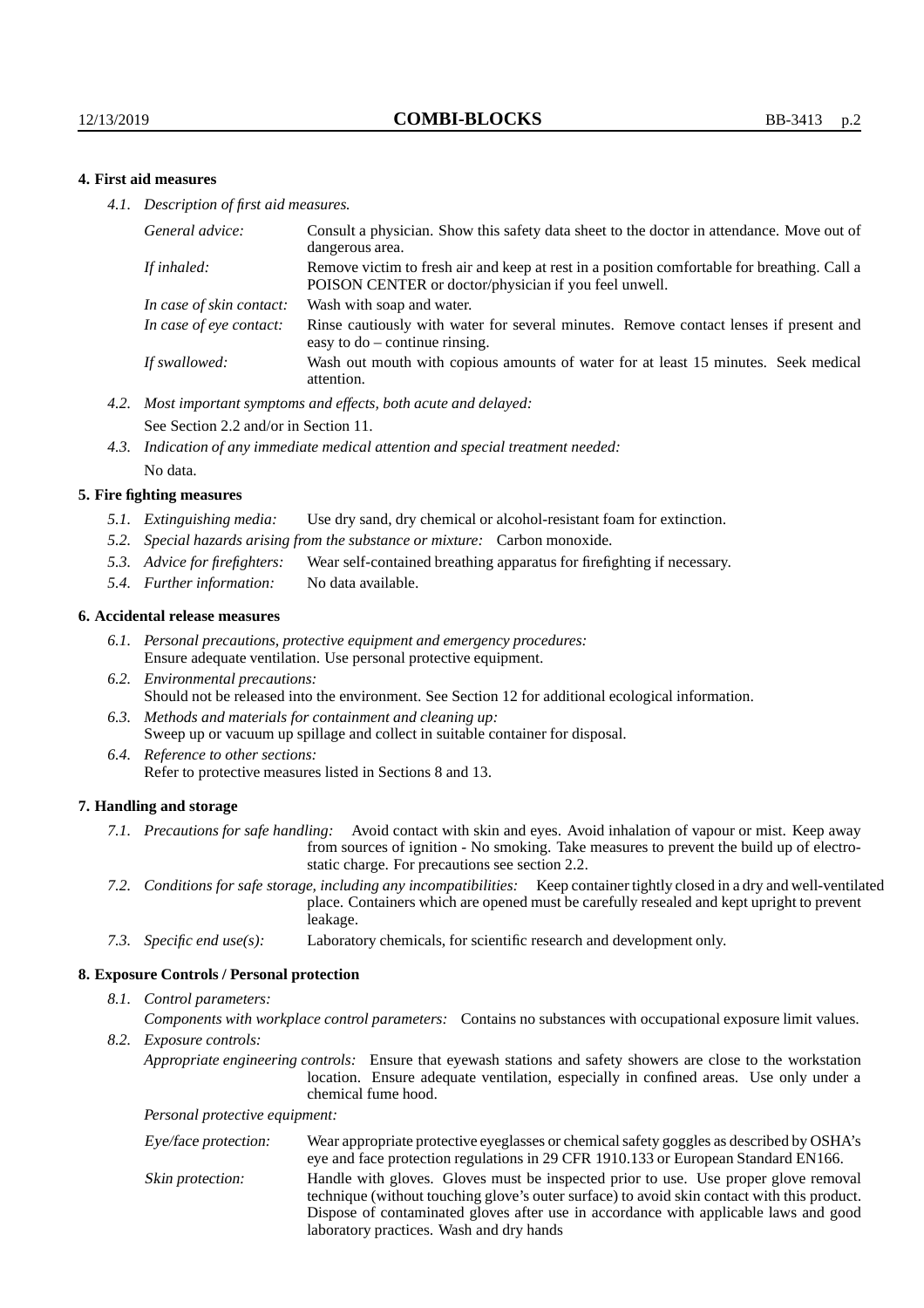| <b>Body Protection:</b> |         | Complete suit protecting against chemicals, Flame retardant antistatic protective clothing.                       |
|-------------------------|---------|-------------------------------------------------------------------------------------------------------------------|
|                         |         | The type of protective equipment must be selected according to the concentration and                              |
|                         |         | amount of the dangerous substance at the specific workplace.                                                      |
| Respiratory protection: |         | No protective equipment is needed under normal use conditions.                                                    |
|                         |         | Control of environmental exposure: Prevent further leakage or spillage if safe to do so. Do not let product enter |
|                         | drains. |                                                                                                                   |

## **9. Physical and chemical properties**

*9.1. Information on basic physical and chemical properties*

| (a)      | Appearance:                                   | Solid          |
|----------|-----------------------------------------------|----------------|
| (b)      | Odour:                                        | No data        |
| (c)      | Odour Threshold:                              | No data        |
| (d)      | pH:                                           | No data        |
| (e)      | Melting point/freezing point:                 | $140 - 150$ °C |
| (f)      | Initial boiling point and boiling range:      | No data        |
| (g)      | Flash point:                                  | No data        |
| (h)      | Evaporatoin rate:                             | No data        |
| (i)      | Flammability (solid, gas):                    | No data        |
| (j)      | Upper/lower flammability or explosive limits: | No data        |
| $\rm(k)$ | Vapour pressure:                              | No data        |
| (1)      | Vapour density:                               | No data        |
| (m)      | Relative density:                             | No data        |
| (n)      | Water solubility:                             | No data        |
| $\circ$  | Partition coefficient: n-octanol/water:       | No data        |
| (p)      | Auto-ignition:                                | No data        |
| (q)      | Decomposition temperature:                    | No data        |
| (r)      | Viscosity:                                    | No data        |
| (s)      | Explosive properties:                         | No data        |
| (t)      | Oxidizing properties:                         | No data        |

*9.2. Other safety information:*

| Formula          | $C_{11}H_{13}BO_4$ |
|------------------|--------------------|
| Molecular weight | 220.0              |
| CAS Number       | 913835-51-5        |

## **10. Stability and reactivity**

- *10.1. Reactivity* No data
- *10.2. Chemical stability* Stable under recommended storage conditions.
- *10.3. Possibility of hazardous reactions* No data
- *10.4. Conditions to avoid*
- *10.5. Incompatible material* No data.
- *10.6. Hazardous decomposition products:*

Hazardous decomposition products formed under fire conditions: Carbon monoxide. Other decomposition products: No data In the event of fire: See Section 5.

## **11. Toxicological information**

*11.1 Information on toxicological effects*

| Acute toxicity:                    | No data available.                |
|------------------------------------|-----------------------------------|
| Skin irritation/corrosion:         | No data available.                |
| Eye damage/irritation:             | Causes serious eye irritation.    |
| Respiratory or skin sensitization: | May cause respiratory irritation. |
| Germ cell mutagenicity:            | No data available.                |
| Carcinogenicity:                   | No data available.                |
| Reproductive toxicity:             | No data available.                |